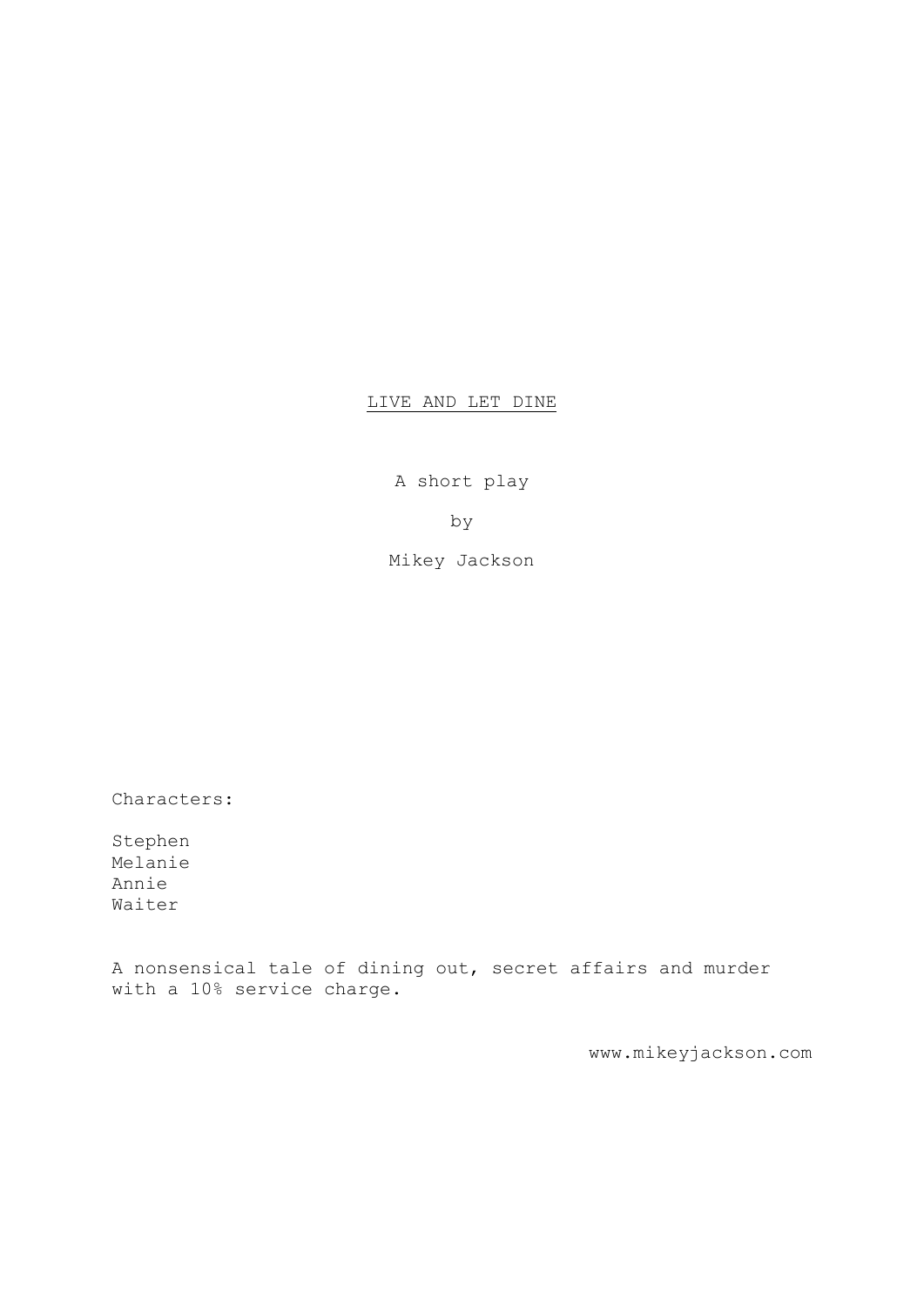ACT 1 SCENE 1

IT'S A RESTAURANT.

THERE ARE TWO TABLES. ANNIE SITS ALONE AT ONE TABLE; HER ONLY COMPANY, AN ALMOST SPENT BOTTLE OF WHITE WINE, WHILE MARRIED COUPLE STEPHEN AND MELANIE SIT AT THE OTHER.

MELANIE: The service in this restaurant is terrible. How long have we been waiting here now?

STEPHEN CHECKS HIS WATCH.

STEPHEN: Twenty-five seconds.

MELANIE: Disgusting.

MELANIE LOOKS ACROSS TO ANNIE, THEN BACK TO STEPHEN. SHE'S NOT SUBTLE IN HER PUT-DOWN OF THE LONE WOMAN.

MELANIE: Look at the state of her. She's almost conquered a bottle of wine already, and she hasn't even been served with the first course yet. Clearly a hopeless drunk.

> ANNIE DOESN'T VOCALLY REACT, BUT IT'S OBVIOUS SHE CAN HEAR THE WOMAN.

- STEPHEN: Melanie, must you belittle people everywhere we go? You don't even know the lady.
- MELANIE: I'll have you know I'm a very good judge of character. Remember that weird man with the camera who always stood outside the school gates? You know, the one I said was up to no good? Well, last week, the police raided his flat and discovered thousands of dodgy images on his hard drive.
- STEPHEN: What, of children?
- MELANIE: No. Of school gates. Turns out he had a bizarre fetish for wrought iron.

STEPHEN: Oh. Right. Takes all sorts, I suppose.

MELANIE: (INDICATES TO ANNIE) Yes. Like Betty No Mates over there. She's either been stood up or is hoping some old single saddo will pay her bill.

ANNIE: (WITH A SCOWL) I can hear you, you know.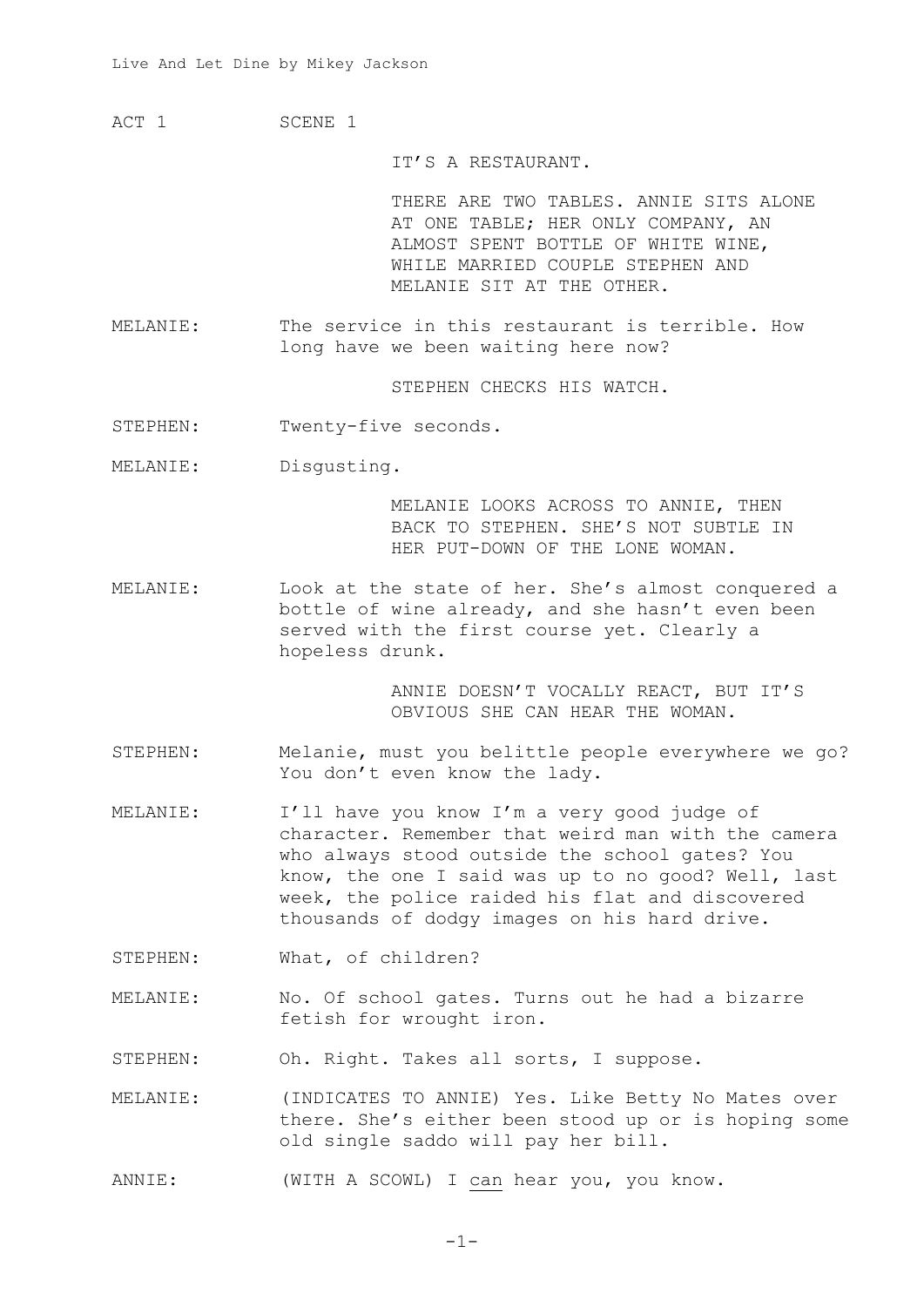- MELANIE: Oh, good. Glad to hear my precious breath isn't being wasted.
- ANNIE: It happens to be my birthday. Therefore, I'm allowed to drink as much as I like.

ANNIE DEFIANTLY POURS OUT THE LAST REMNANTS OF THE WINE INTO HER GLASS.

- MELANIE: Huh. Alcoholic.
- STEPHEN: Oh, stop it, Melanie. People can't all be happily married like us.
- MELANIE: Stephen, if you don't remove "happily" from that sentence, I'll report you to Trade Descriptions.

ENTER FROM STAGE LEFT, THE WAITER. HE WALKS OVER TO MELANIE AND STEPHEN'S TABLE. THEN, UH OH, RECOGNITION –-

- WAITER: Melanie? What are you doing here?
- MELANIE: I was just about to ask you the same question. You told me you were a fireman.
- WAITER: (RUMBLED) Oh, erm... all right, so I might have been slightly economical with the truth.
- MELANIE: Slightly?

THE WAITER IS SAVED BY --

- ANNIE: (WAVES A HAND) Waiter.
- WAITER: (TO MELANIE AND STEPHEN) Do excuse me.

HE SCUTTLES OVER TO ANNIE'S TABLE.

- ANNIE: Care to join me for a birthday drink?
- WAITER: No, thank you. I don't partake in the consumption of alcohol.

FROM HIS POCKET, HE PRODUCES A SMALL BOTTLE OF MINERAL WATER.

- WAITER: Mineral water is my tipple of choice. Now, is madame ready to order?
- ANNIE: Not yet. But I would like another bottle of white wine. This one looks to have evaporated.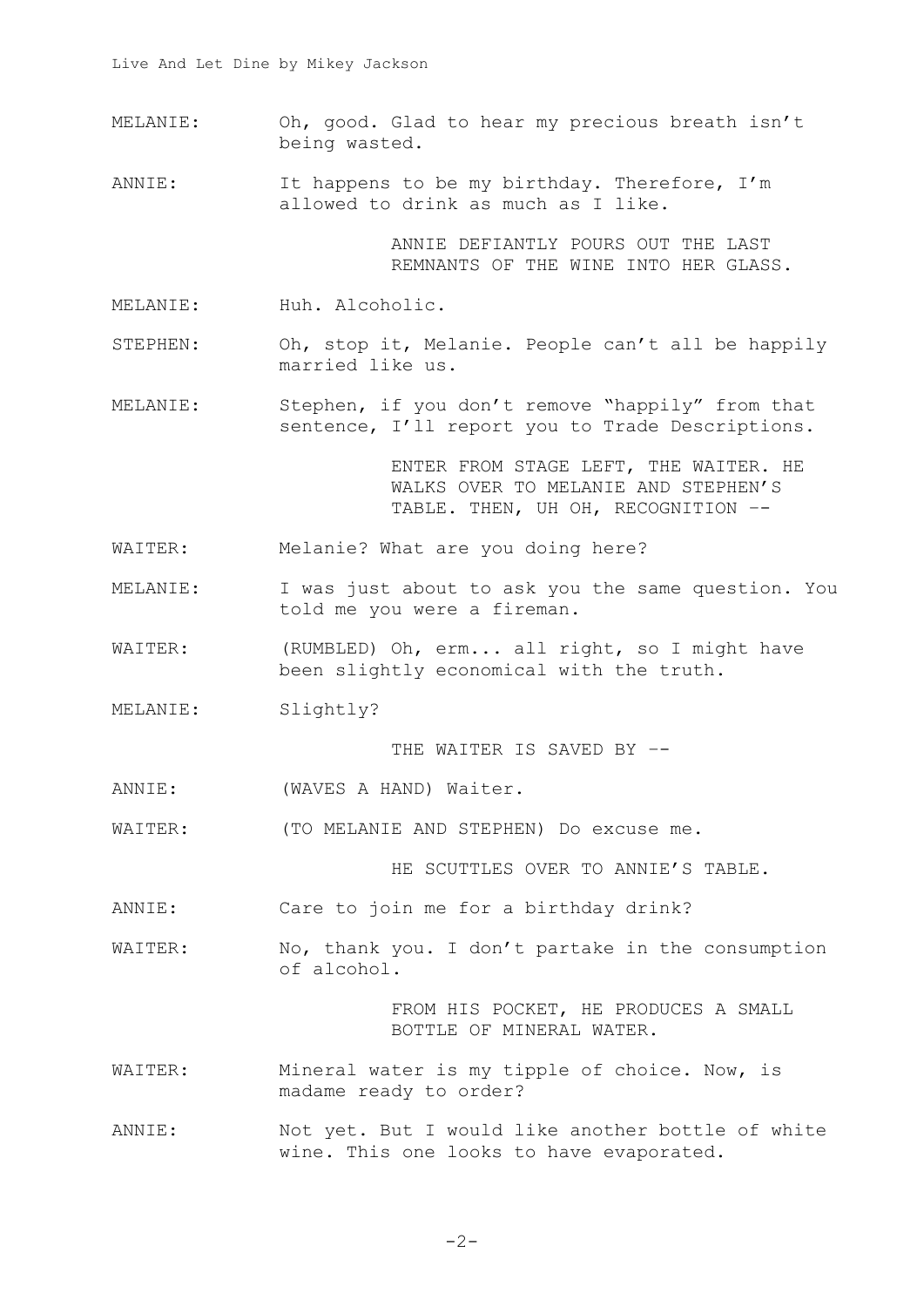- WAITER: Doesn't madame think she's had enough?
- ANNIE: And doesn't sir think he should keep his big nose out of my business? I happen to be thirsty.

IN DEFIANCE, SHE DOWNS HER DRINK.

WAITER: Right you are, madame.

AND THE WAITER EXITS, STAGE LEFT.

WE NOW FOCUS ON STEPHEN AND MELANIE'S CONVERSATION.

- STEPHEN: How come you know that waiter?
- MELANIE: (OH, BUGGER) Oh, um... we're... old friends. We go way back.
- STEPHEN: That's odd. You've never mentioned him before.

FEELING CORNERED, MELANIE STANDS UP.

MELANIE: You'll have to excuse me. I have a strong compulsion to powder my nose.

AND SHE HASTILY EXITS, STAGE LEFT.

A MOMENT LATER, THE WAITER RETURNS AND WALKS OVER TO STEPHEN'S TABLE.

- WAITER: Would sir care for something to drink?
- STEPHEN: Yes. A bottle of red please.
- WAITER: Red wine coming up.
- ANNIE: Oi! Where's my wine got to?
- WAITER: Patience is a virtue, madame.

AND HE EXITS AGAIN, STAGE LEFT.

ANNIE SCOWLS AT STEPHEN.

ANNIE: Stephen, what the bloody hell are you playing at? You were supposed to meet me here tonight.

OHHHH. THE PLOT THICKENS.

- ANNIE: Straight after ending it with your wife.
- STEPHEN: Yes. I know. But things didn't quite go to plan.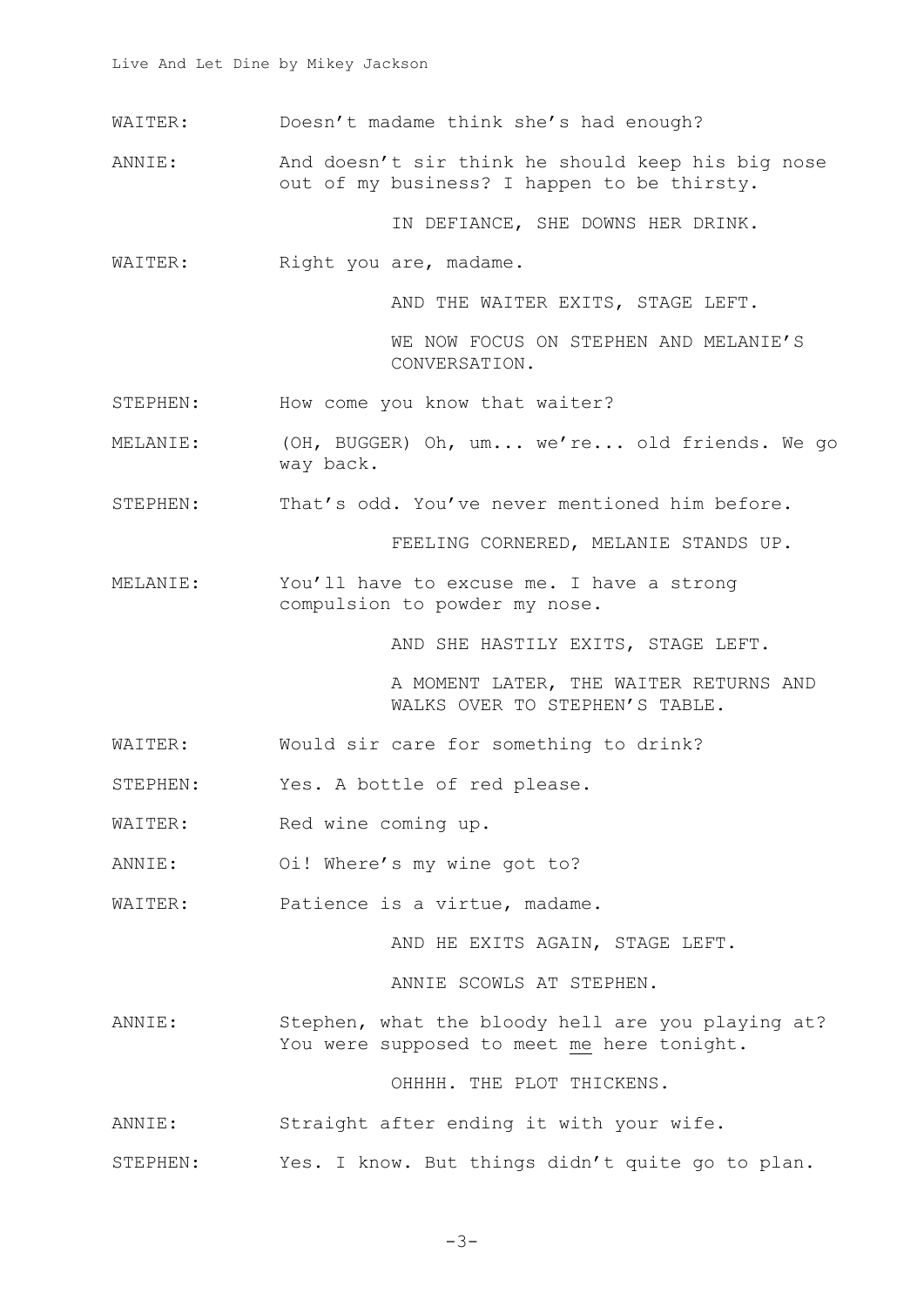- ANNIE: Hah, I'll say. At what point did, "Sorry, darling, I'm leaving you for another woman," become, "Hey, darling, I've got a terrific idea. Let's dine out at the exact same restaurant where I'm planning to hook up with my mistress?"
- STEPHEN: Oh, Annie, I do apologise, but it was the wife's idea to come here. She would have grown suspicious if I'd suggested eating elsewhere.

ANNIE: Shhh! The waiter's coming back.

ANNIE AND STEPHEN ACT INNOCENT AS THE WAITER RETURNS WITH TWO OPENED BOTTLES OF WINE. HE POURS THE RED WINE INTO BOTH STEPHEN AND MELANIE'S GLASSES.

- WAITER: There you go, sir. The finest red wine.
- STEPHEN: Oh. You've already opened it. Aren't you supposed to do that at the table and let me smell the cork?
- WAITER: No can do, sir. Health and safety. Last week, a customer got a cork stuck up his nose. I had no choice but to perform the Heimlich manoeuvre.
- STEPHEN: Oh, bravo. I bet he was pleased you were there to save his life.
- WAITER: Not really. The cork shot into his wife's mouth and choked her to death.

STEPHEN STARES AT HIM, AGHAST.

THE WAITER LEAVES THE BOTTLE ON STEPHEN'S TABLE, THEN SAILS OVER TO ANNIE AND FILLS HER GLASS WITH THE FRESH BOTTLE OF WHITE.

WAITER: And the finest white wine for you, madame.

ANNIE: About time too.

HE PUTS DOWN THE BOTTLE AND WALKS TOWARDS STAGE LEFT. THERE, HE MEETS MELANIE RETURNING FROM THE LADIES. ANXIOUS, HE STOPS HER.

- WAITER: Melanie, we need to talk.
- MELANIE: Careful, they'll hear us.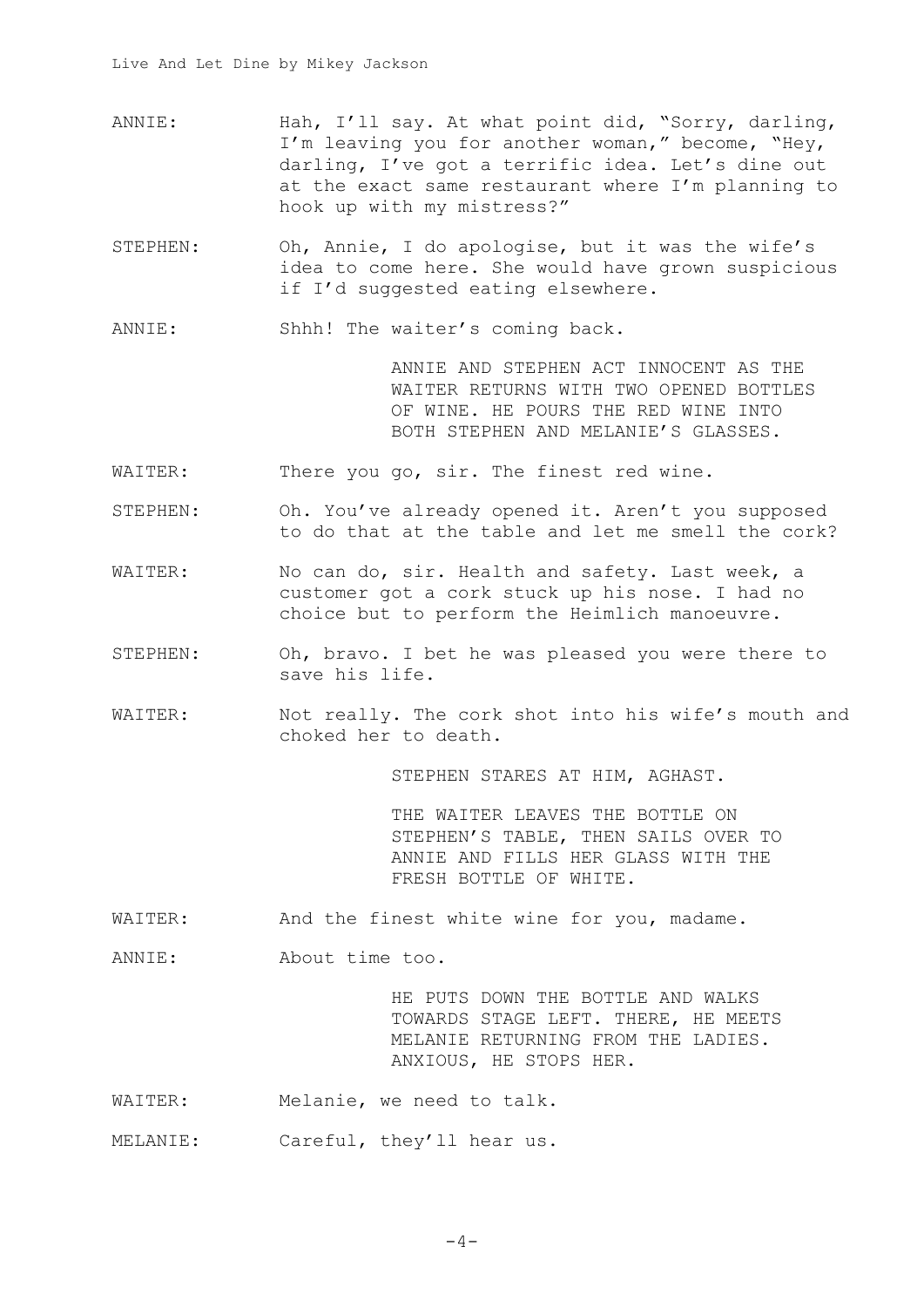THEY LOOK ACROSS TO ANNIE AND STEPHEN WHO BOTH SIT IN SILENCE, DRINKING THEIR WINE, STARING INTO SPACE. GOOD, THE COAST IS CLEAR. WE NOW CONCENTRATE ON MELANIE AND THE WAITER'S CONVERSATION.

- WAITER: What in God's name are you doing, flaunting another man in front of my face? Or is this all part of your sick plan to make me jealous?
- MELANIE: Oh, don't be so paranoid. Besides, he's not just another man. Stephen happens to be my husband.
- WAITER: You didn't tell me you were married.
- MELANIE: Well, if you'd been more truthful about your choice of career the night you talked me into bed, we wouldn't now be in this situation.
- WAITER: Oh, have it your own way.

THE WAITER STORMS OFF, STAGE LEFT. MELANIE RETURNS TO HER TABLE. SHE ROLLS HER EYES AS SHE POINTS TO THE BOTTLE.

- MELANIE: Stephen, what the hell is this?
- STEPHEN: A bottle of wine.
- MELANIE: Yes, I can see that. I meant the colour. What made you ask for red? You know full well I planned on ordering sea bass tonight.
- STEPHEN: So?
- MELANIE: Oh, for...! Red goes with meat dishes. White wine is served with fish.
- STEPHEN: Now you're just being pernickety. (MOCKING VOICE) Red wine for this, white wine for that, whine, whine, whine. (END MOCKING VOICE)

## HE STANDS UP.

- STEPHEN: What does it matter? It all goes down the same way.
- MELANIE: Now where are you going?

AS HE HEADS STAGE LEFT –-

- STEPHEN: Little boy's room.
- MELANIE: (UNDER HER BREATH) That'll be right.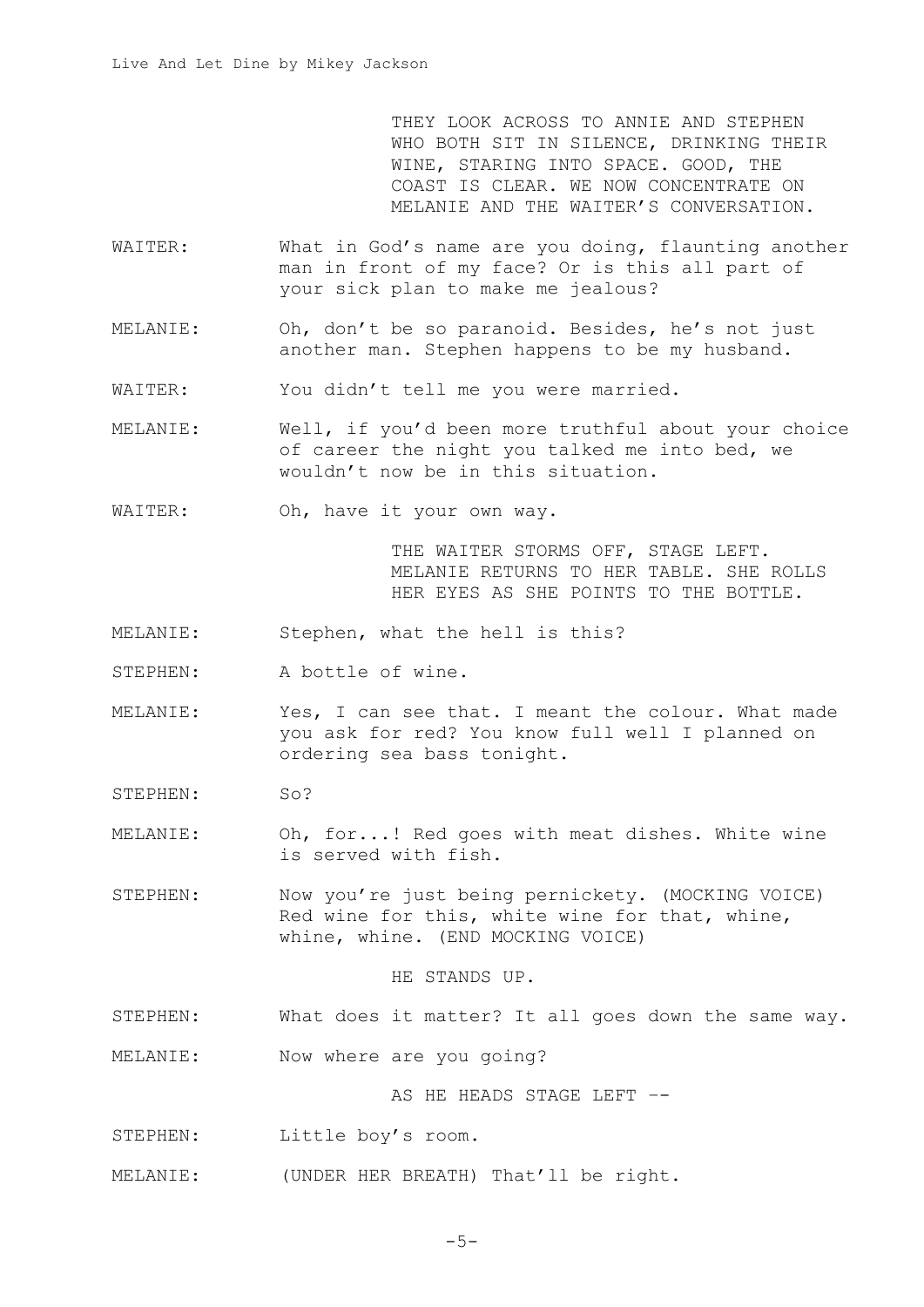STEPHEN: I heard that.

MELANIE: You were meant to.

MELANIE LOOKS AWAY AND SIPS HER WINE.

BEFORE STEPHEN CAN LEAVE THE STAGE, THE WAITER RETURNS AND STOPS HIM.

OKAY, HERE'S WHERE IT GETS A LITTLE COMPLICATED. TWO CONVERSATIONS NOW BEGIN, ONE WITH MELANIE AND ANNIE, THE OTHER WITH STEPHEN AND THE WAITER. WE HEAR BOTH CONVERSATIONS PLAY OUT EXACTLY AS IT IS WRITTEN. HOWEVER, THE IDENTICAL LINES ARE NOT SPOKEN TOGETHER. THEY FOLLOW EACH OTHER.

- WAITER: Stephen, why did you come here tonight?
- ANNIE: Melanie, why did you come here tonight?

AH, SO THEY KNOW EACH OTHER.

- STEPHEN: To make you jealous.
- MELANIE: To make you jealous.
- WAITER: But why? You're supposed to be my lover.
- ANNIE: But why? You're supposed to be my lover.

OH! THEY'RE SAME-SEX LOVERS.

- STEPHEN: It's over between us.
- MELANIE: It's over between us.

THE WAITER LOOKS DEVASTATED.

WAITER: I thought you loved me.

ANNIE IS UPSET. SHE STANDS UP.

- ANNIE: I thought you loved me.
- STEPHEN: Not anymore. My heart belongs to another.

STEPHEN QUICKLY LEAVES, STAGE LEFT.

MELANIE: Not anymore. My heart belongs to another.

 $-6-$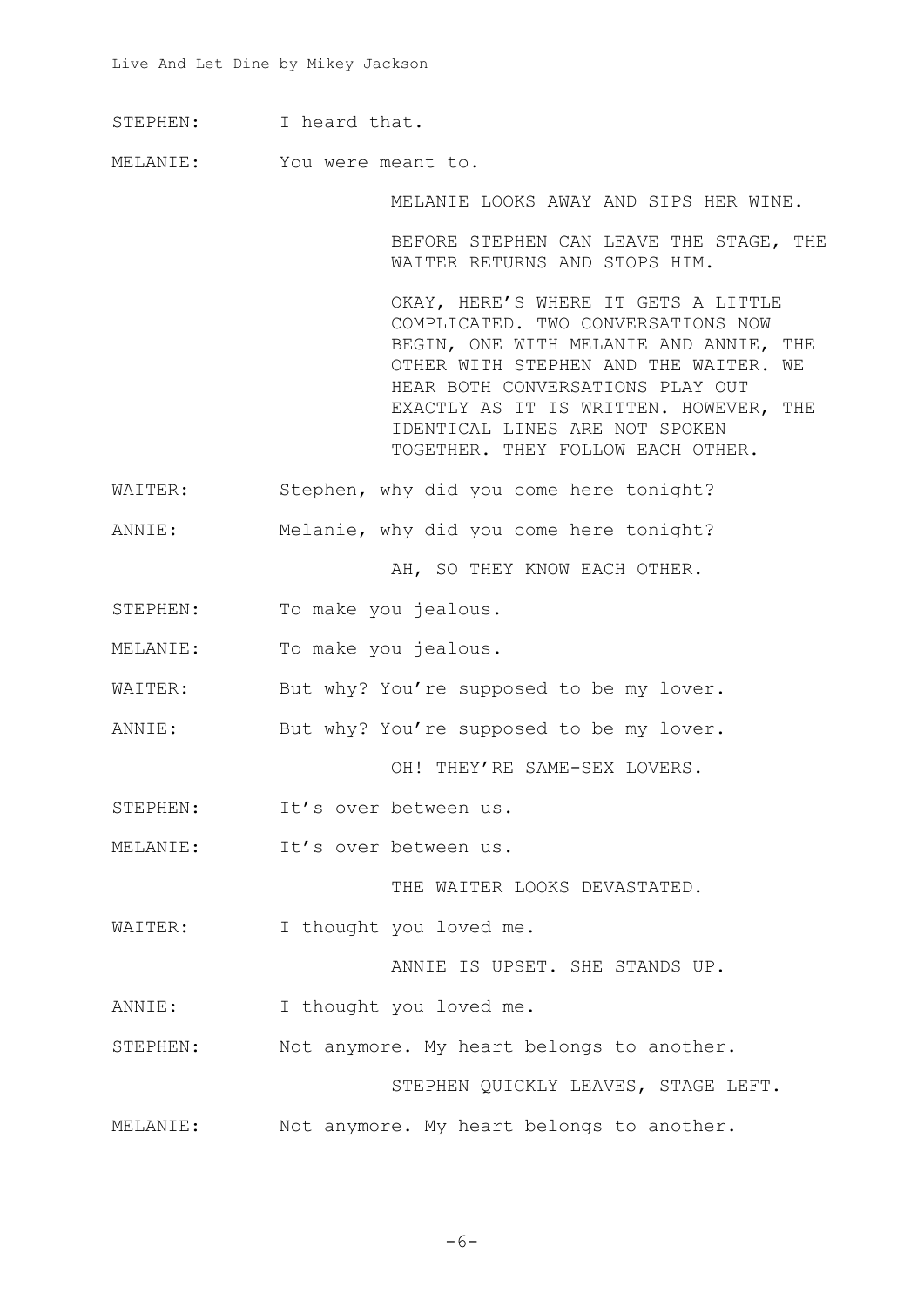ANNIE BURSTS INTO TEARS AS SHE RUNS PAST THE WAITER AND EXITS, STAGE LEFT.

AND IT'S THE END OF THE DUAL CONVERSATIONS.

THE WAITER SHRUGS AWAY HIS HEARTBREAK – SOD THIS - AND APPROACHES MELANIE. AS SHE STANDS UP AND FACES HIM, HE ROMANTICALLY TAKES HER IN HIS ARMS.

- WAITER: Melanie, my sweet. It's time for us to run away together into the night.
- MELANIE: But... we can't.
- WAITER: Why not?
- MELANIE: Well, for starters, you haven't even told me your name. I only know you as Waiter.
- WAITER: That's because my actual given name is Waiter. Waiter Waight, to be exact.
- MELANIE: What?
- WAITER: Blame my father. He always wanted a son who would follow him into the restaurant industry.
- MELANIE: I... don't know what to say.
- WAITER: No need to utter a word, my dear. Kiss me and say you'll be mine.

HE'S JUST ABOUT TO PLANT A KISS UPON HER LIPS WHEN –-

–- STEPHEN AND ANNIE RETURN. THEY'RE BOTH NOT BEST PLEASED AS THEY MARCH OVER TO THE EMBRACING PAIR.

- STEPHEN: Unhand her, you brute. That's my wife.
- WAITER: Not for much longer. We've been seeing each other behind your back. And tonight is the night we plan to elope.
- STEPHEN: Melanie, have you been knocking him off?
- ANNIE: (TO MELANIE) Unhand him, you little trollop. You are going nowhere with that waiter.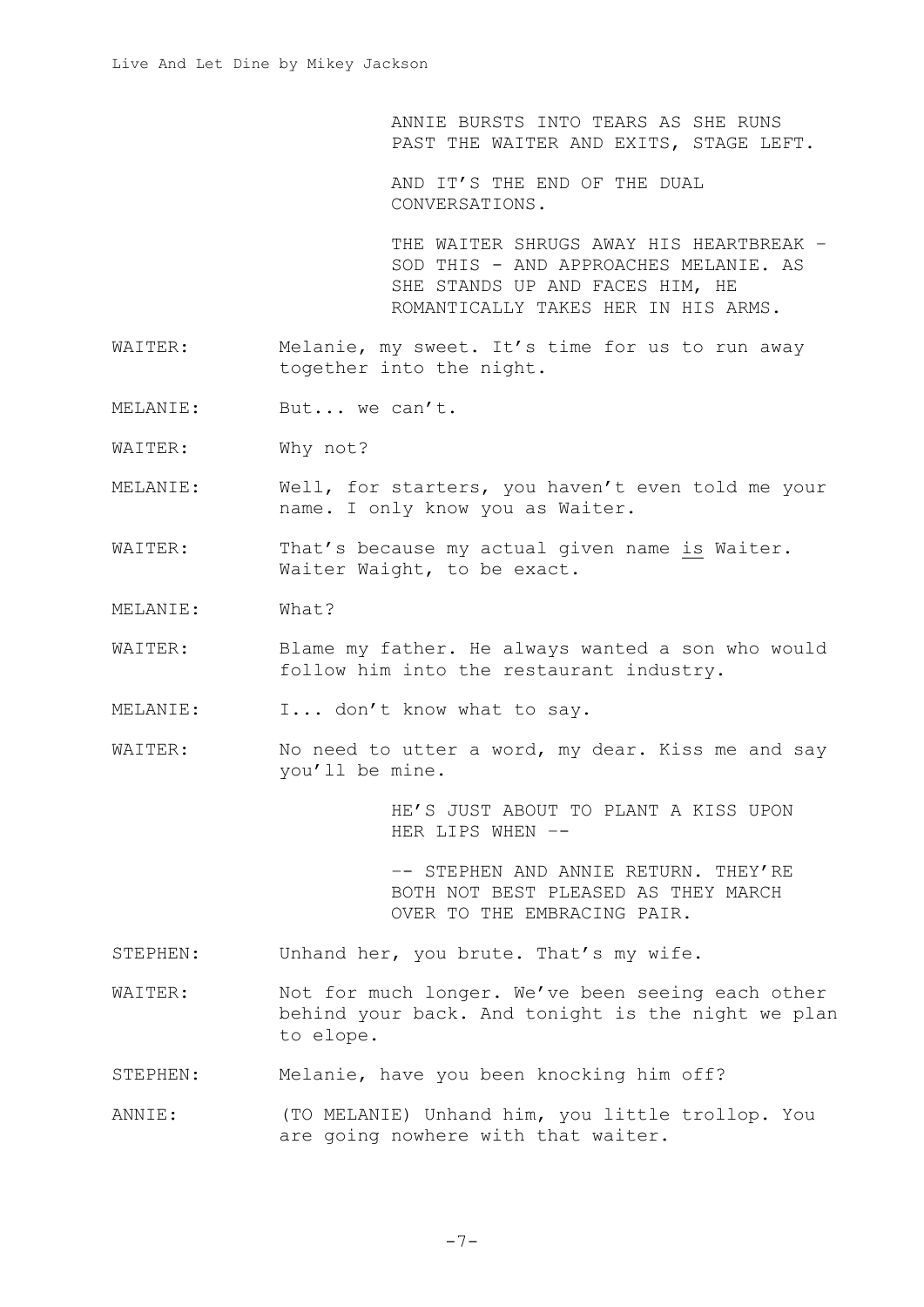MELANIE AND THE WAITER BREAK THE EMBRACE.

- MELANIE: Put a sock in it, Annie. You're just jealous because you're not married.
- ANNIE: Hah, you'll find you are somewhat misinformed. That waiter... is my husband.

BOTH MELANIE AND STEPHEN ARE SHOCKED.

- MELANIE: Annie, have you been knocking him off?
- ANNIE: Yes. And I plan to rekindle our marriage.
- STEPHEN: Annie, you can't. We're supposed to be having an affair.
- MELANIE: Stephen, have you been knocking her off?
- WAITER: Annie, have you been knocking him off?
- ANNIE: Stephen, I only went with you to get close to your wife.
- MELANIE: Yeah, we've been secret lovers for months.
- STEPHEN: Melanie, have you been knocking her off?
- WAITER: Annie, have you been knocking her off?
- STEPHEN: Waiter, forget Annie. I didn't mean what I said earlier. I love you.
- ANNIE: Waiter, have you been knocking him off?
- MELANIE: Stephen, have you been knocking him off?
- WAITER: We've all been knocking each other off, left, right and centre, and I've had enough of it. This is the very reason why I did what I did. To nip it in the bud.
- MELANIE: What do you mean you did what you did?
- WAITER: (WITH A GRIN) You'll find out soon enough.

GROGGY AND CONFUSED, ANNIE, MELANIE AND STEPHEN BEGIN TO SWAY AND STUMBLE.

MELANIE: I feel dizzy.

STEPHEN: So do I.